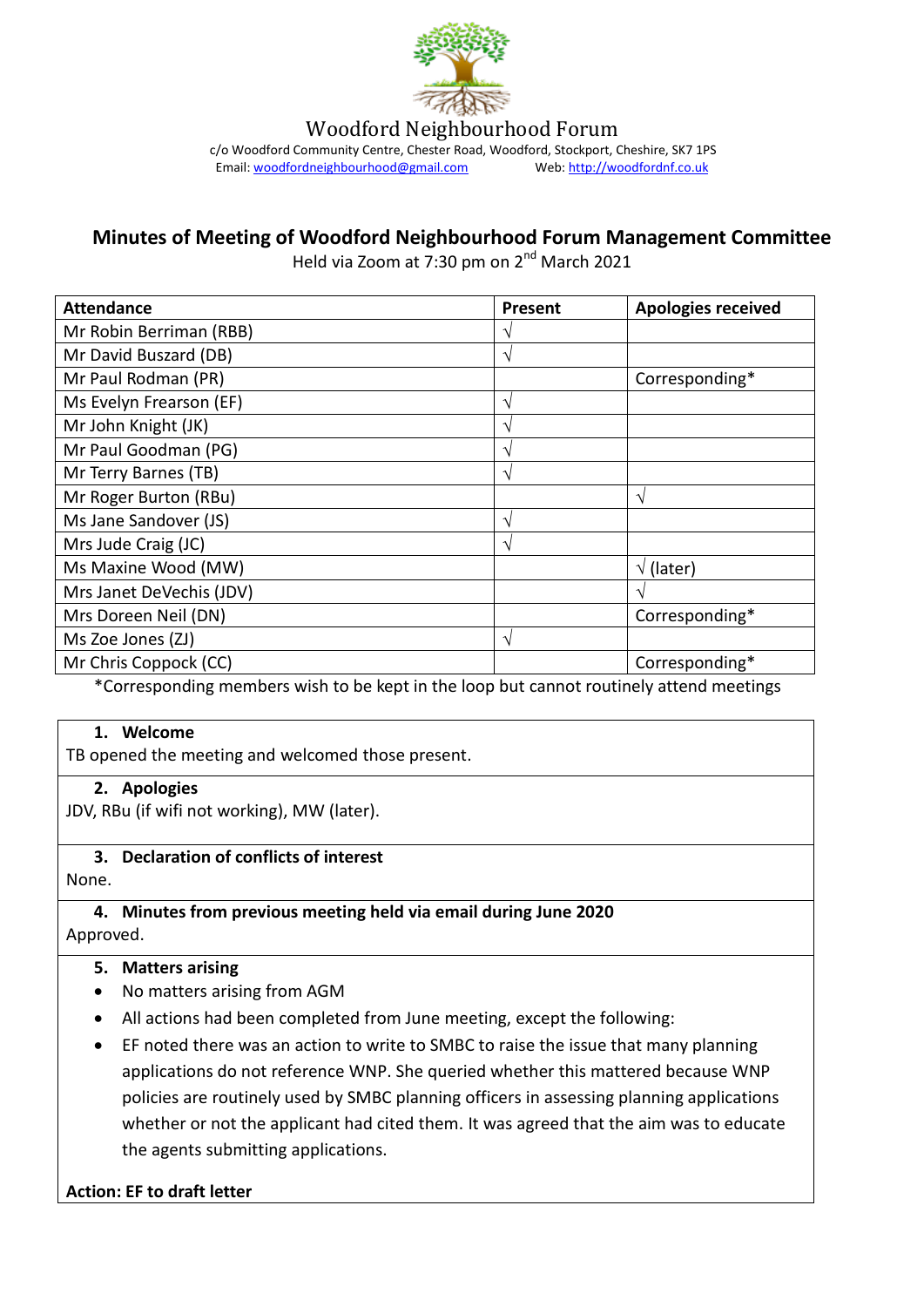### **6. Financial update**

RBB reported that:

- There had been two transactions so far in the financial year. Website host renewal fees amounted to £17. At the year end the balance was £914.
- The amount remaining with the Deanwater Hotel for room hire needed to be checked.

# **7. WNF responses to planning applications**

EF summarised the status of PAs of PAs since the last monitoring report as follows:

- WNF responses had been submitted for: 394 Chester Road discharge of conditions, Foden Lane revised new build, Orchards outbuilding retrospective, and Dutch House rebuild; and extensions at 32 Jenny Lane, 221 Woodford Road, 529 Chester Road, and 443 Chester Road.
- WNF response was pending for: 130 Moor Lane Garden Room and extensions at 453 Chester Road, 21 Bridle Road, Dean Hill, 403 Chester Road, and 27 Church Lane.
- Permission had been granted for: 130 Moor Lane extension, Chrome to Church Hall, Oliver's to single dwelling, 505 Chester Road massive extensions, Old Hall Farm barn conversion to 4 dwellings. The status of the PA for Flora Cottage was unknown.
- Permission had been refused for: affordable housing on Woodford Road and Church Lane infill.
- We had agreed to review workload and so far this year it had not been too bad.

### **8. Monitoring Report 2021**

- The content of the monitoring report was discussed.
- It was agreed that it could be less intense than the last one with a fairly simple summary table showing PAs we have responded to, WNP policies that were relevant, whether permitted or refused, and any major discrepancies between WNF and SMBC assessments.

### **Action: Report to be prepared in time for the 2021 AGM**

### **9. Government Consultations**

JK reported that:

- Everything had gone virtual.
- There were a large number of Government consultations ongoing on a wider variety of topics, which amounted to an overload for people. He offered to explain the consultations via email if any committee members required.
- There were over 40K objections to the Planning White Paper consultation. The proposal will pass through a number of stages in Parliament, which could take two years.
- Concerns had been raised about the ease of change of use under Planning Permitted Development Rights (known as PDR).
- The Government had selected 21 cities and towns, including Manchester and Liverpool, and increased the amount of housing need expected from each of these.

### **10. GMSF and Stockport Local Plan**

PG reported that

GMSF (for 10 boroughs) had been replaced by a joint plan for 9 boroughs (following the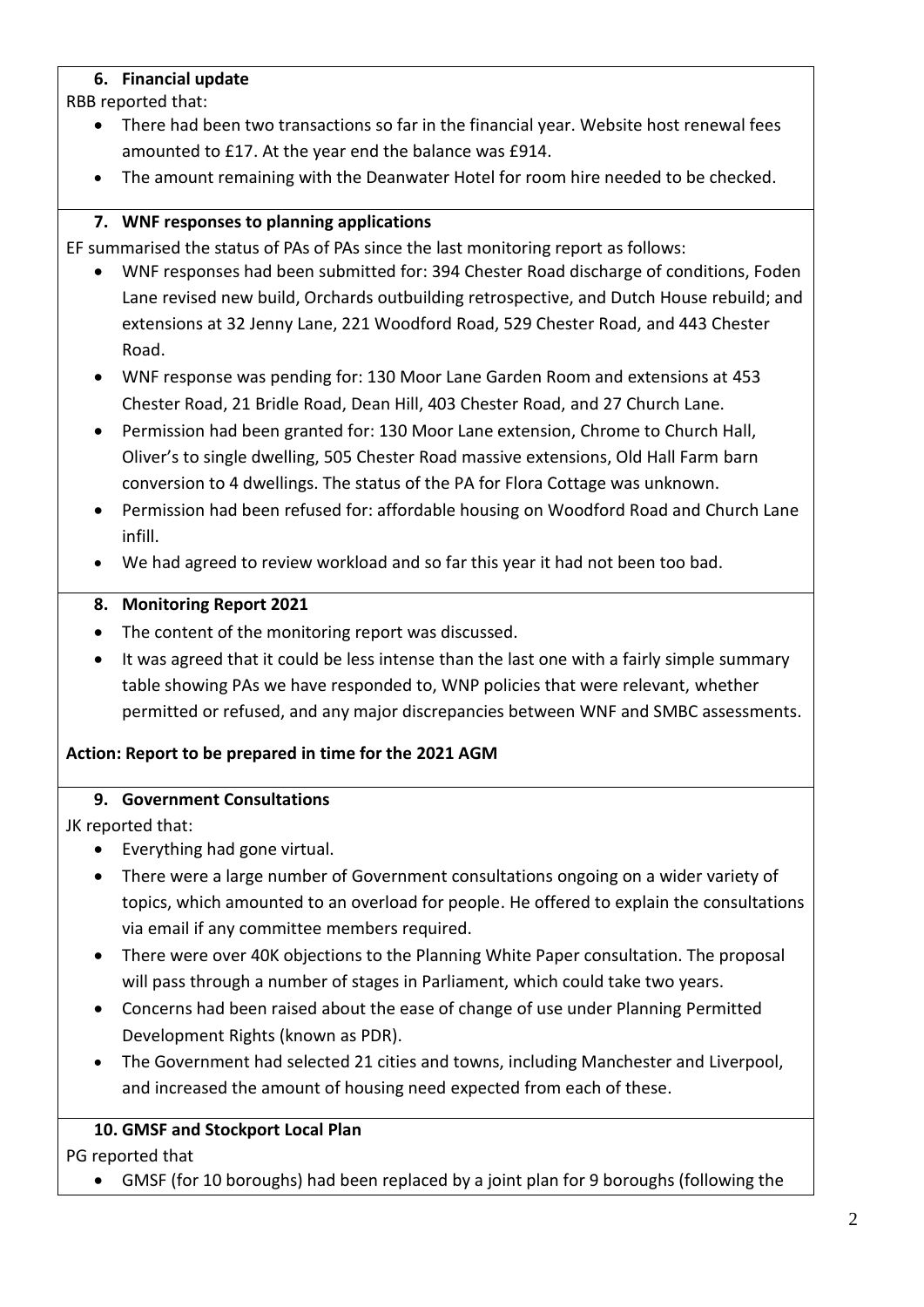departure of Stockport from GMSF). The timescale would now be very long. The Mayoral elections would be held first.

- Trafford Council was pushing on with preparations of its Local Plan.
- It was agreed that it would be reasonable for WNF to write to SMBC enquiring about the expected timetable for the Stockport Local Plan.

# **Action: EF to draft letter**

# **11. Poynton Relief Road**

PG provided an update:

- A large hole had appeared next to Chester Road. The PRR was on course to be completed in 2023.
- An additional PA had been submitted for an access road at the Adlington end.
- Construction of the junction with Chester Road will involve diverting traffic while the cutting is dug on one side and then moving the traffic over while the cutting on the other side is prepared.
- TB noted that the construction company Graham have offered to fund a tangible item as a legacy to the community, but they cannot provide funds for a project. There is time to generate ideas as they will be here for 18 months.
- TB also noted that residents can apply for compensation for noise disturbance from the PRR.

# **12. Other developments**

PG updated the meeting on progress with other developments:

- Bloor Homes on Chester Road: PG informed the meeting that houses are being built rapidly. Some will be three storeys high. Storage tanks and pumps have been installed to prevent flooding.
- Dickens Lane: United Utilities would not sign up to the drainage plan in the Persimmon development
- Hazelbadge Road: There were 15 conditions to discharge.

# **13. SGMGB update**

EF provided an update:

- The constitution had been approved at the AGM and EF had agreed to sit on the Management Committee, which had now held two meetings.
- A draft response to GMSF was expected from Leith Planning in the next month and a subgroup, including EF, had been assembled to read and comment on it.
- Fund raising was going quite well via a number of routes including a lotto competition, with two thirds of the fee for Leith now raised.
- A virtual hustings for mayoral candidates had been organised. JC, JS and EF were on the list of names to attend. Questions were invited from all the members groups and a small sub-group would sort out a short list of questions to put to all candidates.

### **14. CEC update**

JK informed the meeting that:

North Cheshire Growth Village, Handforth East was likely to be on the agenda for a CEC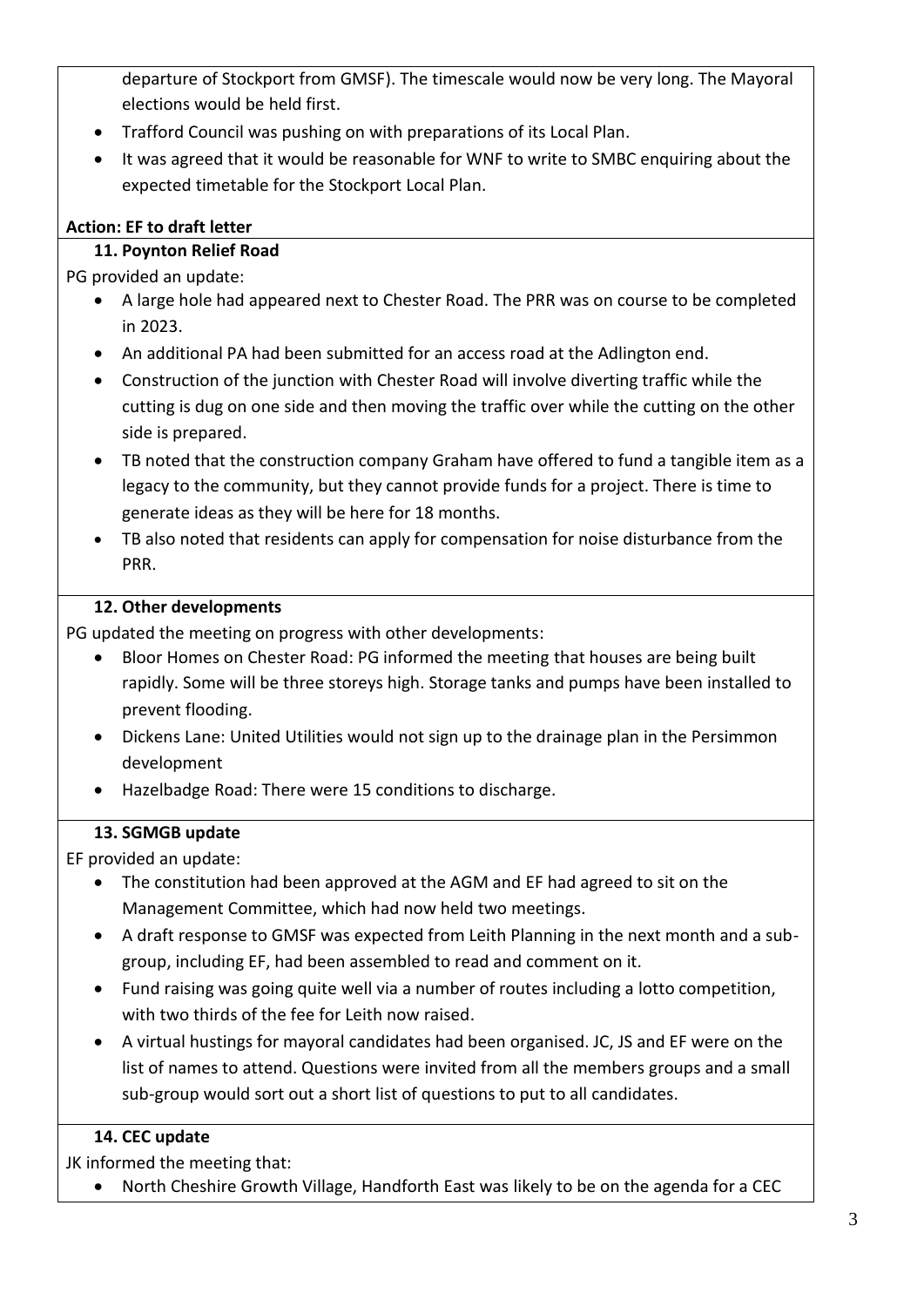committee meeting *[post meeting note*: *The target date for NCGV is now the committee meeting on 21 April].* Any representations could be made to the committee.

- CEC is asking for £11.5m for education of 530 children before any work on the project commences. Stockport has a holding objection and requires funds for education. CEC does not have the funds. Funds could come from the Government Garden Village fund.
- There is a consultation on A34 improvements. 15% of the cost is earmarked from the Garden Village fund.
- Car park works at Handforth station are causing controversy.

# **15. Other neighbourhood plans**

EF reported that:

- High Lane Neighbourhood Plan had arrived at the submission consultation stage which was due to end on 27th March
- Mellor, Marple, Romiley, and Compstall Neighbourhood Forum were developing their questionnaire. The WNF questionnaire had been provided together with notes about what worked well and what didn't with the benefit of hindsight.
- No forum meetings had been organised by SMBC since the pandemic.
- JK noted that there are still only three neighbourhood plans in GM.

# **16. WCC update**

TB and JS updated the meeting on recent issues that had been dealt with by WCC including:

- Cars for sale parked on Chester Road: Brian Bagnall had informed the council and the owner had been traced to Heald Green and asked to stop.
- Overgrown hedges restricting footpath on Wilmslow Road: Brian Bagnall had informed the council and the hedges had been trimmed.
- Website: Mike Gallagher was retiring and JS had found a new webmaster, Mathew Chapman, who would provide the service at cost price. A new contract with the web host would also be cheaper. As a result, the running costs for the WCC website would be much less.

# **17. Avro Heritage Museum and Redrow**

TB provided an update, plus information supplied to EF from cllr Brian Bagnall:

- The museum was aiming for reopening on  $17<sup>th</sup>$  May.
- Meetings had been held with Harrow Estates.
- A Morgan construction worker had hit a high voltage cable and taken the power out at the museum and the golf club. It was restored.
- Sales on the Redrow Estate were going well. *[Post meeting note: 360 dwellings were occupied as of 15th March 2021]*
- The school will be built on the site of the current depot. It is expected to be ready in 2022.
- The Care Home will be built on the site of the former Lancaster Club. Final stages of negotiation were underway with a company that will build it. The price of the land was an issue in previous discussions with other companies.
- The shops will be slightly nearer to the pub than shown in previous plans.
- The pub was now weather proof but likely to be left dormant for a while, possibly until